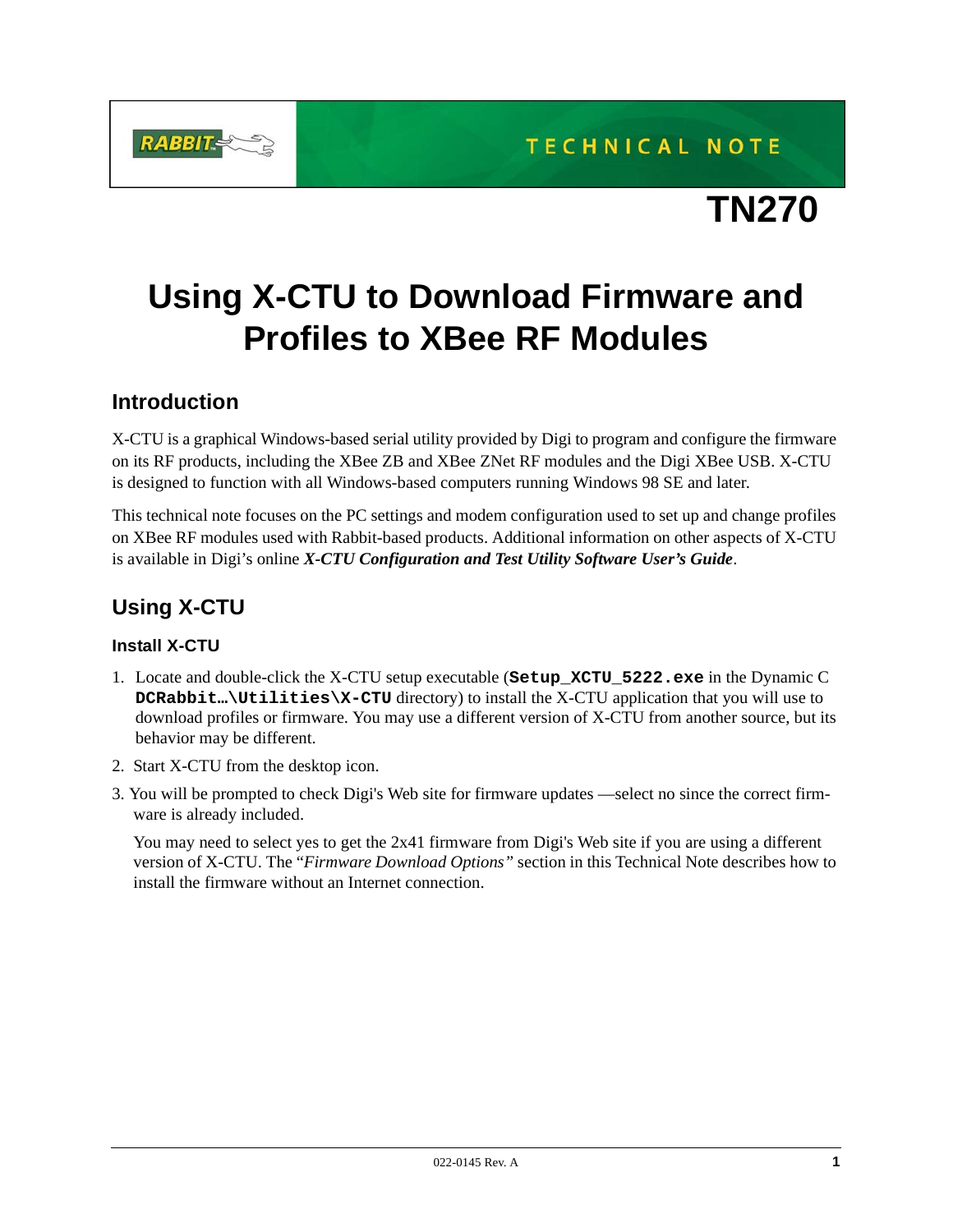#### **Connect Download Cable — XBee RF Module**

- 1. Set the jumpers on header J5 on the RF Interface Board for the DCE configuration to load or modify profiles on the XBee RF modules. Remember to also install the jumper to enable RS-232.
- 2. Connect the 10-pin connector of the download cable to header J6 on the RF Interface Board. Line up the colored edge of the download cable with pin 1 of header J6 as shown. Connect the DB9 connector end of the download cable to a COM (serial) port on the PC. You may use an RS-232/USB converter cable (Rabbit Part No. 20-151-0178) if your computer does not have a COM port.



#### **Connect Digi XBee USB**

If you are planning to configure the Digi XBee USB, simply connect the USB connector to a USB port on your PC.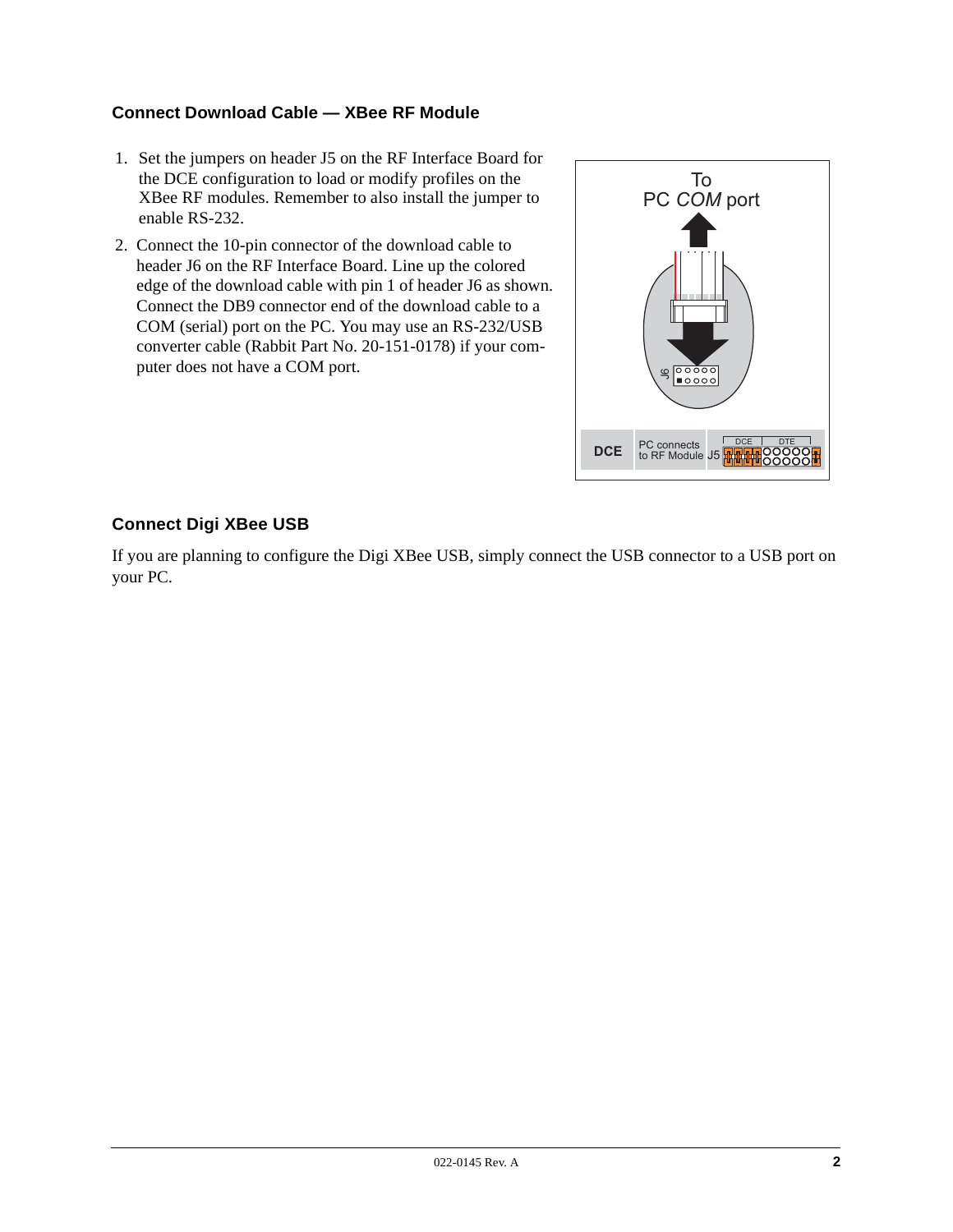#### **PC Settings Tab**

1. Set the "PC Settings" tab to **115200** baud, **HARDWARE** flow control, **8** data bits, parity **NONE**, **1** stop bit.

This is the usual setup for XBee RF modules that have been configured for use with Rabbit products. Set the "PC Settings" tab to **9600** baud for XBee RF modules that were obtained from sources other than Rabbit.

- 2. Check "Enable API" under "Host Setup." This box must be checked unless you reconfigure the XBee RF module with AT firmware.
- 3. Select the COM port the download cable is connected to, then click **Test/Query**. A window should open to display the firmware version. Note that a failed **Test/Query** is indicated by no entry after the "=" sign when "Enable API" under "Host Setup" is checked, otherwise a clear failure message is displayed. You may have to retry several times if your XBee RF module is currently configured as an end device and has the sleep mode enabled. Click **OK** in this window to close it.

| <b>EX-CTU</b>                                             |                  | $\times$              |  |
|-----------------------------------------------------------|------------------|-----------------------|--|
| PC Settings   Range Test   Terminal   Modem Configuration |                  |                       |  |
| Com Port Setup                                            |                  |                       |  |
| Select Com Port                                           |                  |                       |  |
| Communications Port (COM1)                                | Baud             | 115200                |  |
|                                                           |                  | Flow Control HARDWARE |  |
|                                                           | Data Bits        | 18                    |  |
|                                                           | Parity           | NONE                  |  |
|                                                           | <b>Stop Bits</b> | 11                    |  |
|                                                           |                  | Test / Query          |  |
| Host Setup   User Com Ports   Ethernet Com Ports          |                  |                       |  |
| API                                                       |                  |                       |  |
| $\nabla$ Enable API                                       |                  |                       |  |
| $\Box$ Use escape characters (ATAP = 2)                   |                  |                       |  |
| AT command Setup                                          |                  |                       |  |
| <b>ASCII</b><br>Hex<br>2В<br>Command Character (CC)       |                  |                       |  |
| 1000<br>Guard Time Before (BT)                            |                  |                       |  |
| 1000<br>Guard Time After (AT)                             |                  |                       |  |
| Modem Flash Update                                        |                  |                       |  |
| $\Gamma$ No baud change                                   |                  |                       |  |
|                                                           |                  |                       |  |

Samples of successful and failed **Test/Query** results for API firmware are shown below.

#### Successful Test/Query **Failed Test/Query**

| Com test / Query Modem        | Com test / Query Modem                             |
|-------------------------------|----------------------------------------------------|
| Communication with modemOK    | Communication with modemOK                         |
| Modem type = $XB24-B$         | Modem type = Name unknown (ID = 42949672481793704) |
| Modem firmware version = 2841 | Modem firmware version =                           |
| Retry                         | Retry                                              |
| <b>OK</b>                     | <b>OK</b>                                          |

Some displays of a successful **Test/Query** may show **XB24-B** to reflect ZNet firmware instead of **XB24-ZB** to reflect the ZB firmware that is actually on the XBee ZB RF module. This reflects a bug in the X-CTU utility.

If the **Test/Query** fails, try unchecking or checking "Enable API" under "Host Setup." Also try changing the baud rate to **9600** or **115200** baud. These are the most common settings you will use for XBee RF modules that are used with Rabbit products.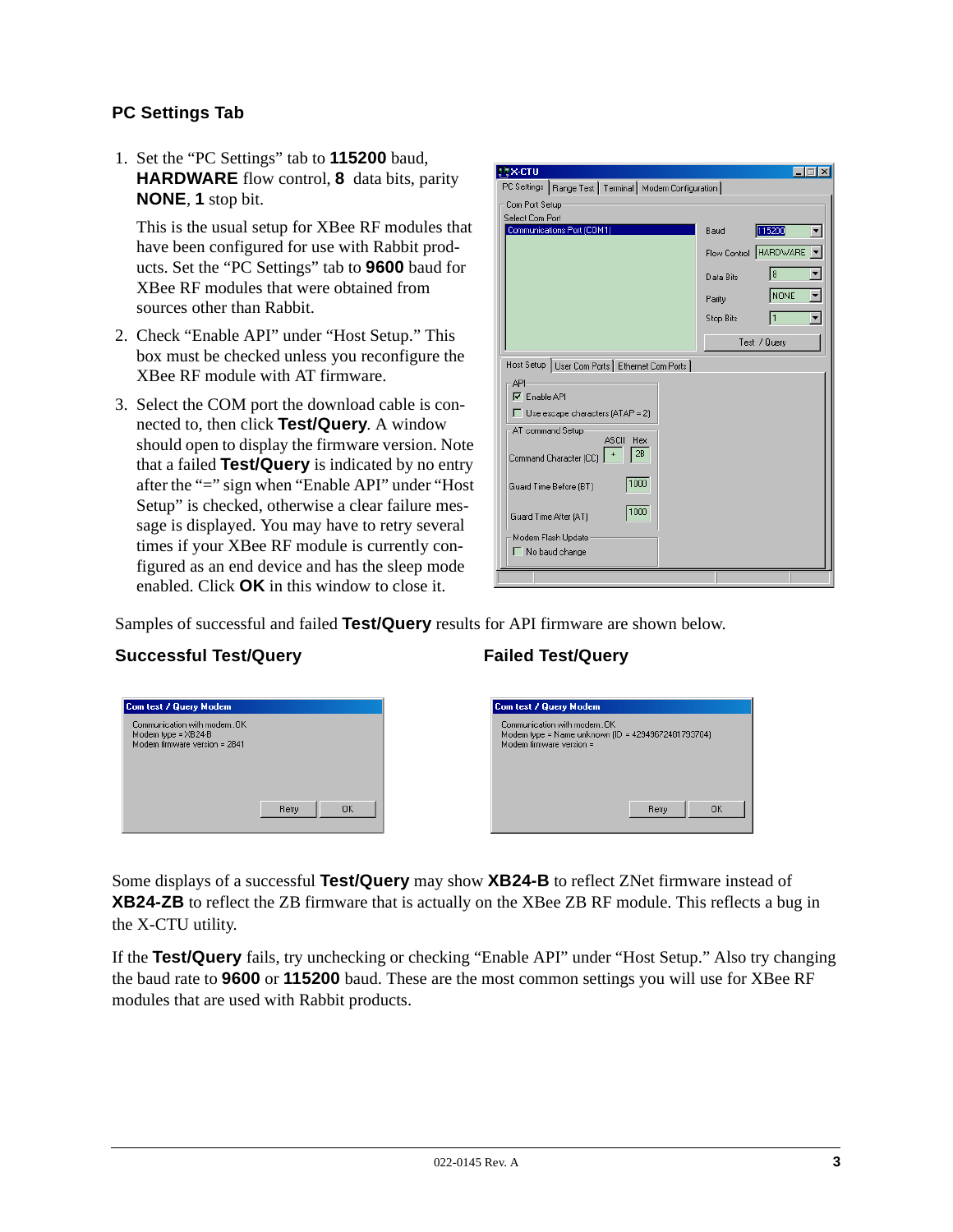### **Modem Configuration Tab**

Profiles, firmware, and configurations for the XBee RF module are set using the "Modem Configuration" tab.

#### **Load Existing Profile**

- 1. To reinstall a default profile, click the **Load**  button under "Profile" and browse to the Dynamic C **DCRabbit…\Utilities\ X-CTU** directory to select the desired profile. If your version of Dynamic C does not have any profiles, they are available on our Web site at [www.rabbit.com/support/downloads/.](http://www.rabbit.com/support/downloads/)
- 2. Click **Open** after you select the profile. Click **Write**.



You may get an error message after you click **Write**, particularly if the existing profile had different firmware (for example, if the XBee RF module was set up as a router and you loaded an end-device profile). Return to the "PC Settings" tab to set the baud rate to **9600** baud, check or uncheck "Enable API" depending on whether the new profile is API or AT, then click **Write** on the "Modem Configuration" tab. You will have to return to the "PC Settings" tab and set the baud rate according to the new profile to continue using X-CTU for any additional configuration.

The "*[Customizing Configuration"](#page-5-0)* section explains how to customize the XBee RF module's configuration, for example, by assigning a name.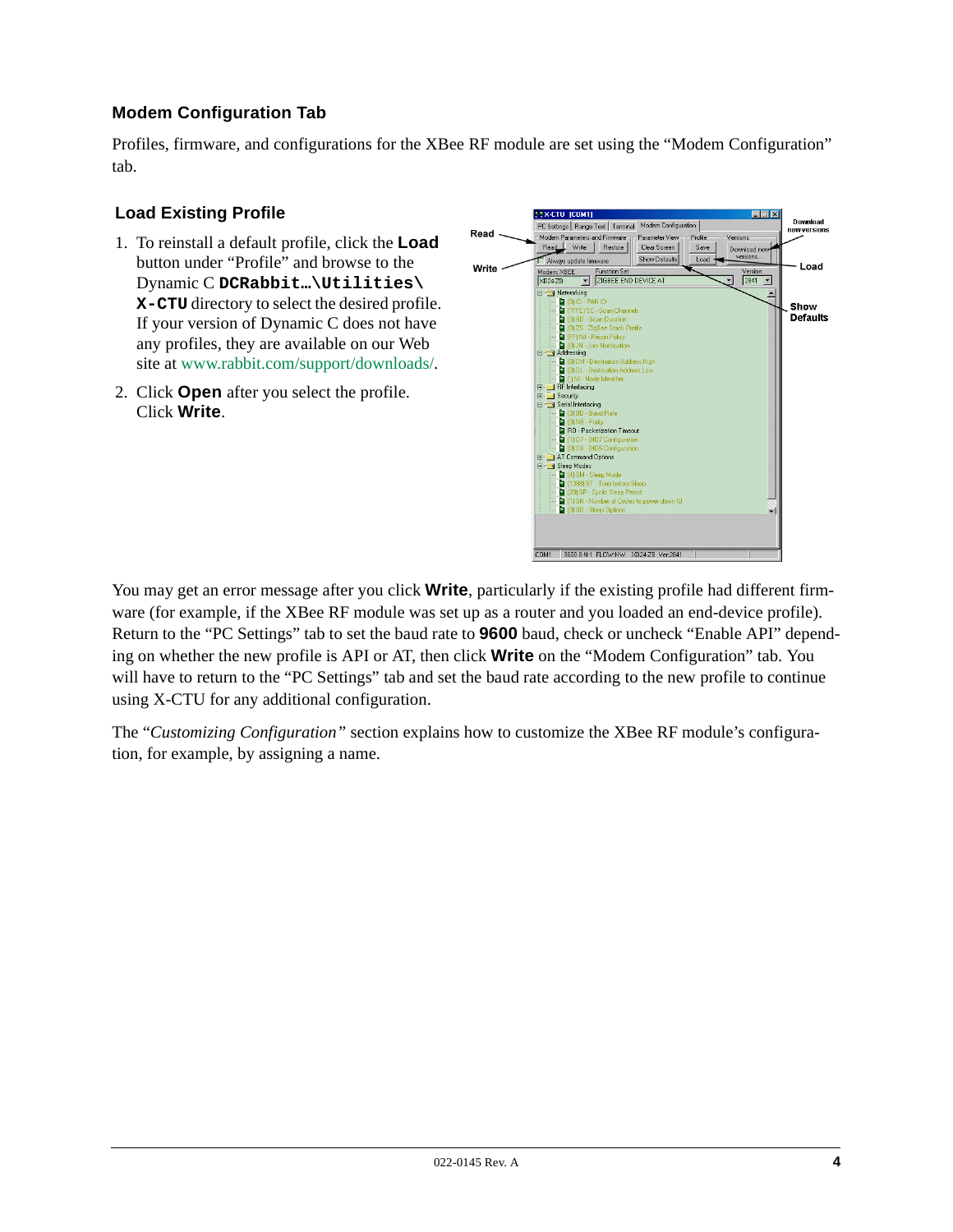#### <span id="page-4-0"></span>**Firmware Download Options**

1. Only the firmware supplied on the Dynamic C CD has been tested with Dynamic C and the sample programs. Later versions of the firmware, which will be available from Digi, have not been tested. Click the "Download new versions…" button, select "File," and browse to the Dynamic C **DCRabbit…\ Utilities\X-CTU\MODEMFW** folder to select the **XB24-ZB\_2x….zip** file.

**NOTE:** All the available new firmware versions will be downloaded if you select "Web" and are connected to the Internet.

- 2. Select this ZIP file, click **Open**, **OK**, then **Done**.
- 3. Choose "XB24-ZB" from the "Modem" pull-down menu for XBee ZB RF modules, or choose "XB24-B" for XBee ZNet RF modules. Other firmware choices have not been tested for compatibility with Dynamic C.
- 4. Select whether you are configuring an API or AT coordinator, router, or end device from the "Function Set" pull-down menu. Other firmware choices have not been tested for compatibility with Dynamic C.
- 5. Check the "Always update firmware" box.
- 6. Click **Write** to load the new firmware.

**NOTE:** The default setup for the XBee ZB RF modules in the ZigBee Mesh Add-On Kit is an API end device. If you download any AT firmware, remember to uncheck "Enable API" under "Host Setup" on the "PC Settings" tab and change the baud rate to **9600** baud before doing any further configuration or attempting to download any more firmware to this XBee RF module.

The "*[Customizing Configuration"](#page-5-0)* section explains how to customize the XBee RF module's configuration, for example, by assigning a name or changing the baud rate.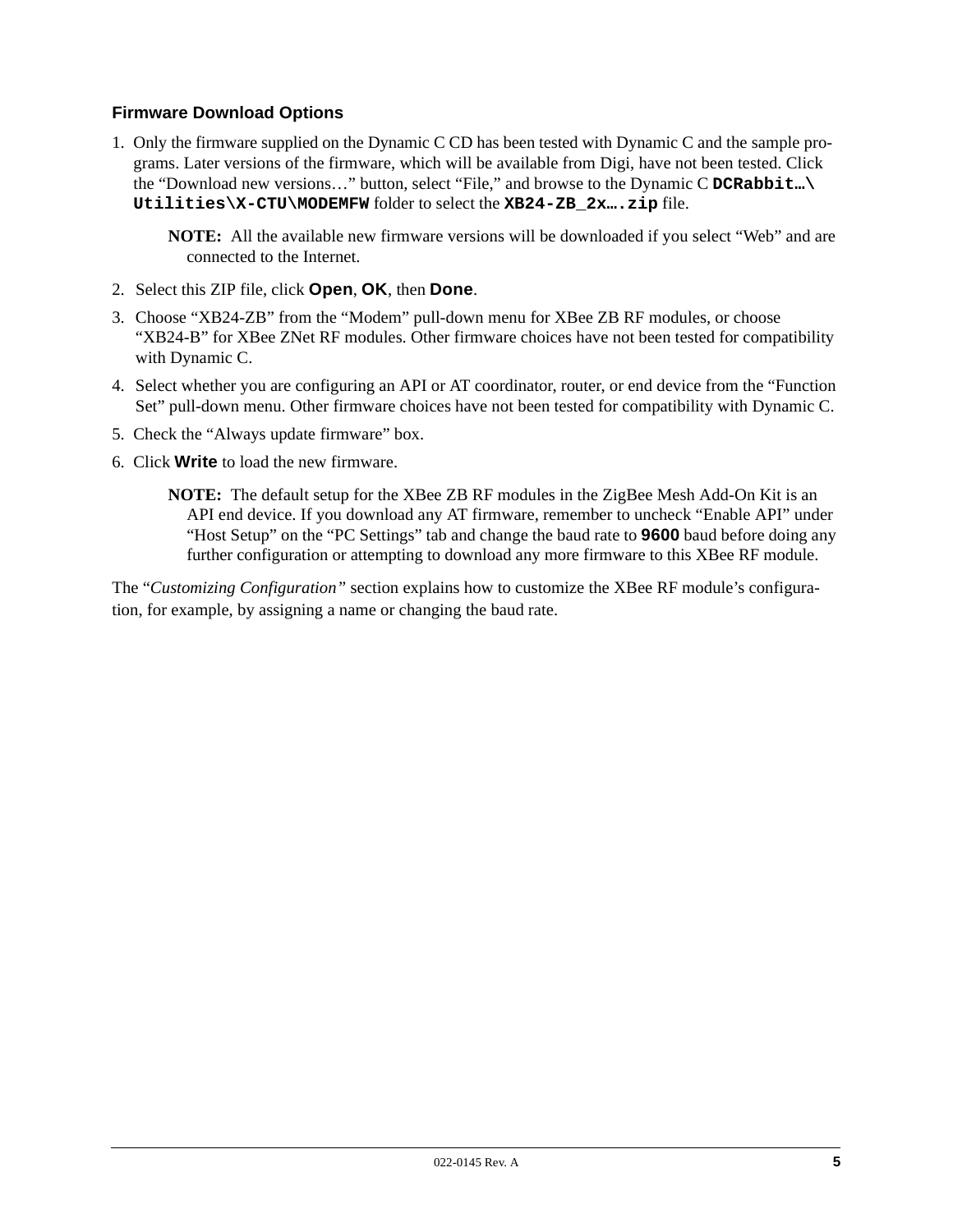#### <span id="page-5-0"></span>**Customizing Configuration**

- 1. Click **Read** to read the firmware.
- 2. There are networking and I/O settings that need to be set. Before changing any configurations, it is a good idea to press the **Show Defaults** button to set all the values to their default states. Here are the most likely settings you will then configure. Refer to Digi's online *[X-CTU Configuration and Test](http://ftp1.digi.com/support/documentation/90001003_A.pdf)  [Utility Software User's Guide](http://ftp1.digi.com/support/documentation/90001003_A.pdf)* for more information.

#### **Networking**

ID - Pan ID =  $0 - 0x$ FFFFFFFFFFFFFFFFFFFFF;

0 to for the coordinator to assign Pan ID randomly to the first available Pan ID detected; router and end devices with Pan ID = 0 will join the first Pan ID detected and connected to successfully—in future firmware releases it is expected that routers and end devices will scan all Pan IDs, and will then connect to a Pan ID in descending order of signal strength

NJ - Node Join Time = 0–0xFF (seconds). The value of NJ determines the time (in seconds) that the device will allow other devices to join to it. If set to 0xFF, the device will always allow joining. This is an important parameter to set for security so that joining is not always allowed.

#### **Addressing**

DH - Destination Address High and DL - destination Address Low are used only with AT firmware

 $NI - Node ID = up to a 20-character ASCII string$ 

#### **Serial Interfacing**

 $BD - Baud Rate = 7 (115200)$  is the default baud rate interface with Rabbit microprocessors

#### **Sleep Mode**

The sleep mode is particularly useful for an end device so that it may be in a power-conserving sleep state when not being used.

SM - Sleep Mode =5 (CYCLIC SLEEP PIN WAKE) is the preferred sleep mode setting, and allows the XBEE RF module configured as an end device to be awakened by a signal on the wake up pin (pin 9).

ST = Time before Sleep (time period of inactivity — no serial or RF data is sent or received — before activating Sleep Mode,  $0 - 0x$ FFFE milliseconds)

 $SP = C$ yclic sleep period for cyclic sleeping remotes, set to match SP on end devices. On routers and coordinators, SP determines the transmission and buffering timeouts when sending a message to a sleeping end device.  $(0x20 - 0xAF0 \times 10$  milliseconds)

SN = Number of cyclic sleep cycles the on/sleep pin should remain low during cyclic sleep. Set to 1 to set on/sleep high after each SP time (default).  $(1 - 0x$ FFFF)

#### 3. Click **Write** to load the XBee RF module with the configurations.

**NOTE:** If you changed the baud rate, remember to use the new baud rate on the "PC Settings" tab before doing any further configuration or attempting to download any more firmware to this XBee RF module.